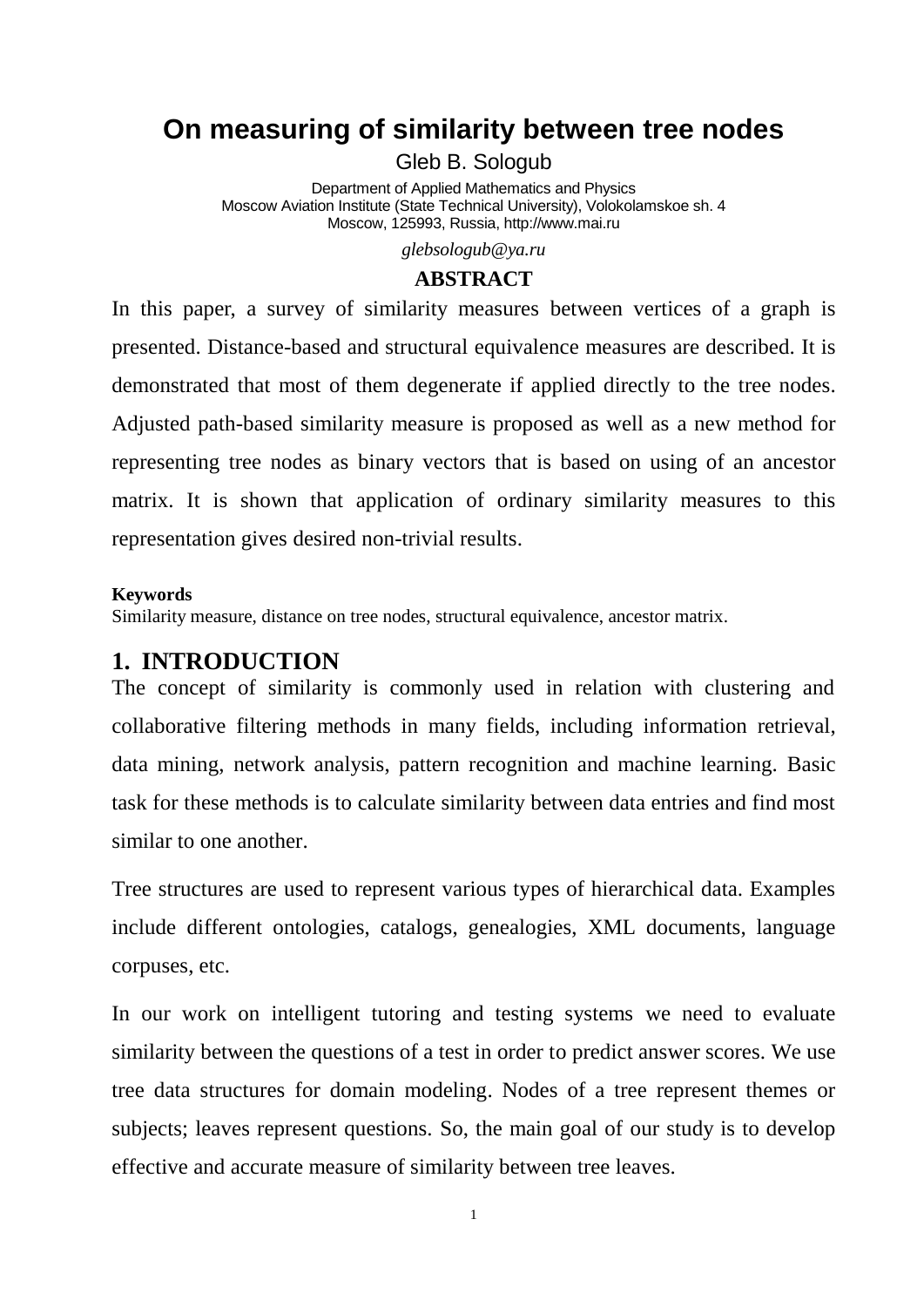In this paper, following the work [1], we discuss only abstract graph theoretic methods to compute the similarity on tree nodes without any regard to the problem domain.

Perfect studies on different approaches to the measuring of similarity as semantic distance that do relate to the problem domain, i.e. information retrieval, could be found in the works [2], [3], and [4].

### **2. PRELIMINARIES**

A tree is a connected undirected simple graph with no cycles. Any two nodes of a tree are connected by a unique simple path, which is the shortest path between them. We consider a rooted tree, which has a root node and leaves.

We denote the number of tree nodes by *n*, nodes (vertices) by  $v_1$ ,  $v_2$ , ...; particularly, root node by *t*, leaves by  $q_1, q_2, \ldots$ ; parent nodes by  $t_1, t_2, \ldots$ ; the lowest common ancestor of vertices  $v_i$  and  $v_j$  by *lca*<sub>*ii*</sub>, length of the shortest path between vertices  $v_i$  and  $v_j$  by  $l(v_i, v_j)$ , number of common neighbors of vertices  $v_i$ and  $v_i$  by  $n_{ii}$ .

Also we use the following notation: **A** for adjacency matrix,  $a_{ij}$  for its elements,  $A_i$ for its rows,  $A_i$  for its columns, **I** for identity matrix,  $\tilde{A}$  for ancestor matrix with elements  $\tilde{a}_{i,j} = 1$  iff the *j*th vertex is an ancestor of the *i*th vertex,  $k_i$  for degree of *i*th vertex, **D** for diagonal degree matrix with elements  $d_{ii} = k_i$ , **L** for Laplacian matrix, which is  $D - A$ .

Note that  $a_{ij} = a_{ji} = \{0 \text{ or } 1\}$  and  $a_{ij}^2 = a_{ij}$  for all *i*, *j*;  $n_{ij} = \sum_k a_{ik} a_{kj}$ ,  $k_i = \sum_k a_{ik}$ .

# **3. DISTANCE ON VERTICES**

Similarity is somewhat opposite to the concept of distance between information elements. One can use distances or metrics to construct similarity measure for any kinds of elements. For example, if  $d(x, y)$  is a distance between x and y, then their similarity could be measured as follows [5]: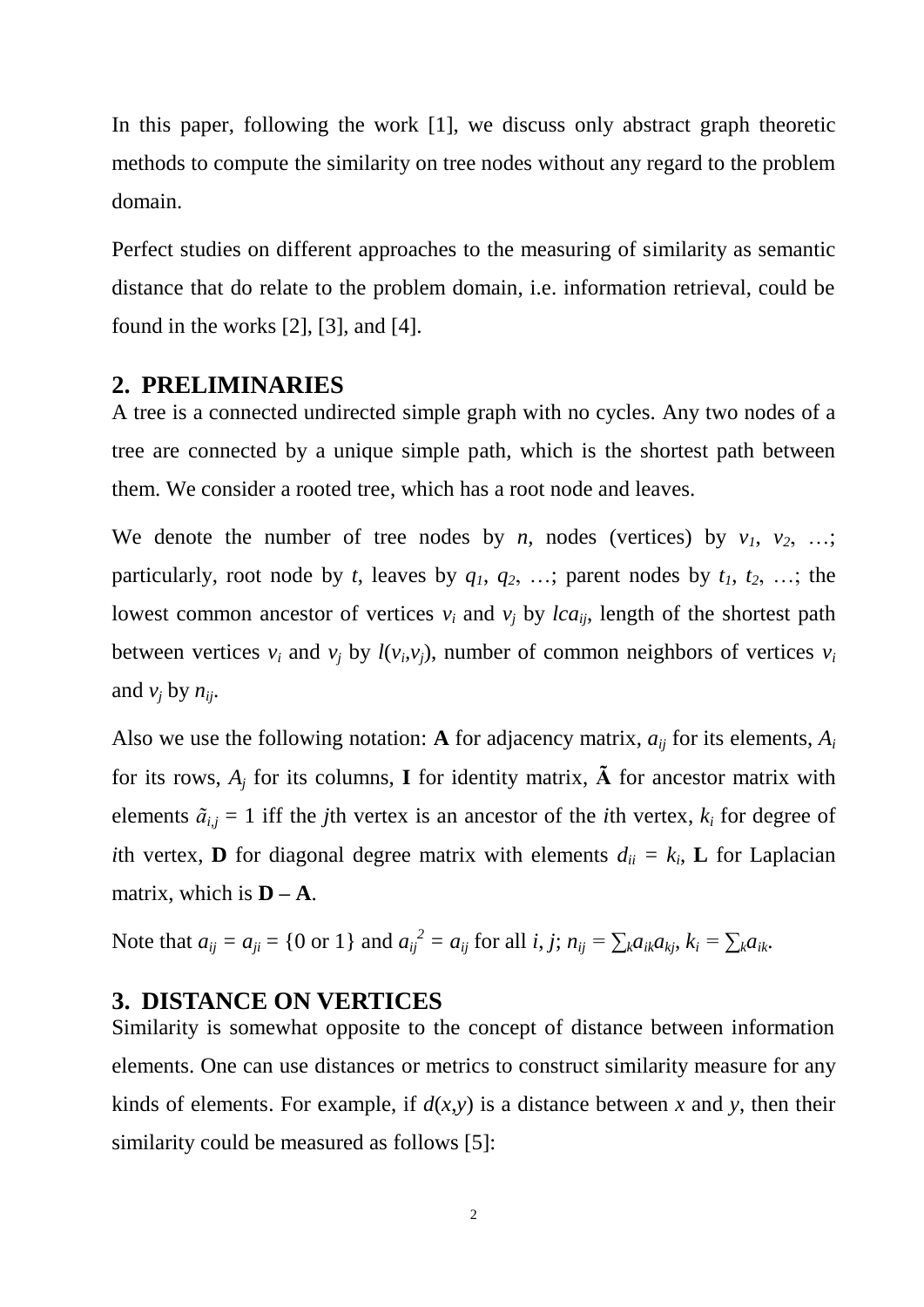$$
s(x, y) = \frac{1}{1 + d(x, y)}.
$$
 (1)

In general, many types of monotonically decreasing functions could be used for this purpose.

### **3.1 Path metric**

The obvious measure for distance on tree nodes could be a path metric [6], i.e. length of the shortest path between them:

$$
l(v_i, v_j) = l(v_i, lca_{ij}) + l(v_j, lca_{ij}).
$$
\n(2)

The similarity measure that is based on path metric then could be expressed as  
\n
$$
s_i(v_i, v_j) = \frac{1}{1 + l(v_i, v_j)} = \frac{1}{1 + l(v_i, lca_{ij}) + l(v_j, lca_{ij})}.
$$
\n(3)

But it is not so useful for hierarchical data structure, because it makes no difference between similarities of node pairs located at different depths.

Consider a simple curriculum (Figure 1). It is obvious that the similarity between questions *q<sup>1</sup>* and *q<sup>2</sup>* should be greater than the similarity between questions *q<sup>5</sup>* and *q6*, because they belong to the more specific theme "Matrices". However, the distances between them are equal.



**Figure 1. Example of a simple curriculum.**

Later, we shall improve path-based similarity measure by removing this effect.

#### **3.2 Resistance distance**

The resistance distance  $\Omega_{ij}$  between vertices  $v_i$  and  $v_j$  of a simple connected graph G could be used to compute similarity [7] and is defined as

$$
\Omega_{ij} = \Gamma_{ii} + \Gamma_{jj} - \Gamma_{ij} - \Gamma_{ji}, \qquad (4)
$$

where **Г** is the Moore-Penrose inverse of the Laplacian matrix **L** of G.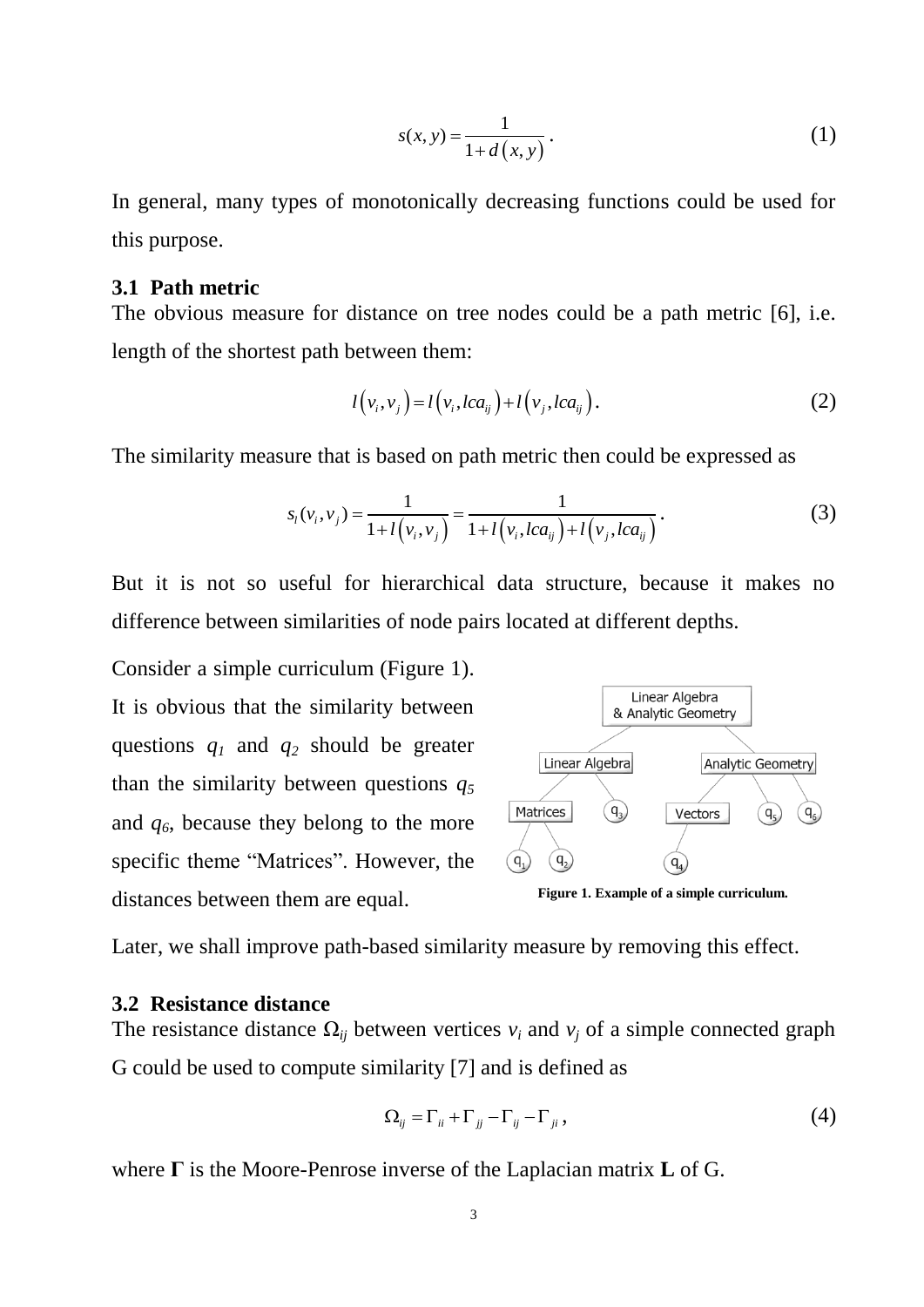However, it is shown [8] that in the case of a tree:

$$
\Omega_{i,j} = \det \mathbf{L}[i; j] = l(v_i, v_j), \tag{5}
$$

where **L**[*i*; *j*] is a submatrix of **L** that is obtained by deleting the *i*th and the *j*th rows and columns from **L**.

Sad, but the resistance distance in a tree is just a path metric again.

### **3.3 Adjusted path-based similarity**

Now return to the path metric. A simplest way to account for the granularity of the domain, to which belong concerned vertices, is to adjust formula (2) as

$$
l_a(v_i, v_j) = \frac{l(v_i, lca_{ij}) + l(v_j, lca_{ij})}{1 + l(lca_{ij}, t)}.
$$
\n(6)

Obviously,  $l_a$  is not a metric. This could be simply illustrated by a contrary instance.

For example, in Figure 2, 
$$
l_a(q_i, q_k) = 6
$$
,  $l_a(q_i, q_j) = 4/3$ ,  
 $l_a(q_j, q_k) = 4$ , so  $l_a(q_i, q_k) > l_a(q_i, q_j) + l_a(q_j, q_k)$ .

Nevertheless we could use  $l_a$  as a dissimilarity measure, since it is larger for vertices that are more distant to each other.



**Figure 2. Example of a tree, where**   $l_a(q_i,q_k) > l_a(q_i,q_j) + l_a(q_j,q_k).$ 

So the adjusted path-based similarity measure could be written as  
\n
$$
s_a(v_i, v_j) = \frac{1}{1 + l_a(v_i, v_j)} = \frac{1 + l(lca_{ij}, t)}{1 + l(lca_{ij}, t) + l(v_i, lca_{ij}) + l(v_j, lca_{ij})}
$$
\n(7)

# **4. STRUCTURAL EQUIVALENCE**

Two vertices of a graph are called structurally equivalent if they share the same neighbors. Thus, the similarity of vertices could be expressed by generalization of the number of common neighbors.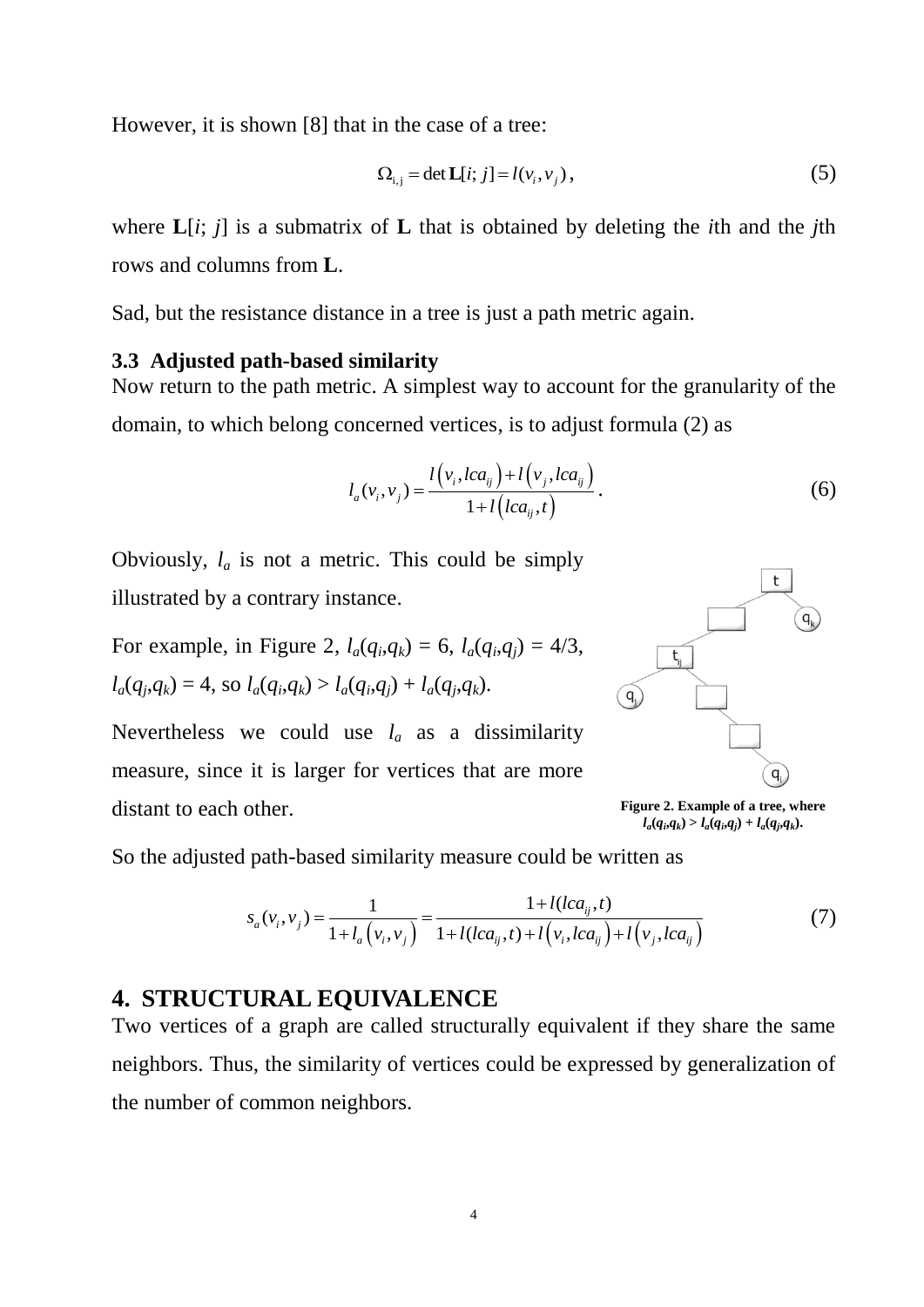As the simplest and most obvious measure for the structural equivalence, the number of common neighbors is used itself [1].

But in the case of a tree it turns to be a binary variable that is equal to 1 if two vertices have the same parent, and is equal to 0 otherwise. So it is almost useless value.

#### **4.1 Cosine similarity**

One of the most popular similarity measures is a cosine similarity. It is defined by the following simple formula [9]:

$$
\sigma_{ij} = \cos \theta = \frac{(x, y)}{\|x\| \cdot \|y\|},\tag{8}
$$

where *x* and *y* are two vectors, ||x|| and ||y|| are the norms of *x* and *y*,  $(x,y)$  is their dot product and  $\theta$  is the angle between them.

It is often proposed to represent vertices of a graph as corresponding rows (or columns) of the adjacency matrix, so we could obtain that [1]:

$$
\sigma_{ij} = \frac{\sum_{k} a_{ik} a_{kj}}{\sqrt{\sum_{k} a_{ik}^2} \sqrt{\sum_{k} a_{jk}^2}} = \frac{n_{ij}}{\sqrt{k_i k_j}}.
$$
\n(9)

This value is almost useless again in the case of tree nodes. Especially, this is true for tree leaves, because they always have degree 1.

#### **4.2 Euclidean distance**

Given two vectors *x* and *y* we could compute the Euclidean distance between them:

$$
\rho_E = \|x - y\| = \sqrt{\sum_{i=1}^n (x_i - y_i)^2} \,. \tag{10}
$$

For the distance on graph nodes it could be written as  
\n
$$
\rho_E(A_i, A_j) = \sqrt{\sum_k (a_{ik} - a_{jk})^2} = \sqrt{\|A_i\|^2 + \|A_j\|^2 - 2(A_i, A_j)} = \sqrt{k_i + k_j - 2n_{ij}},
$$
\n(11)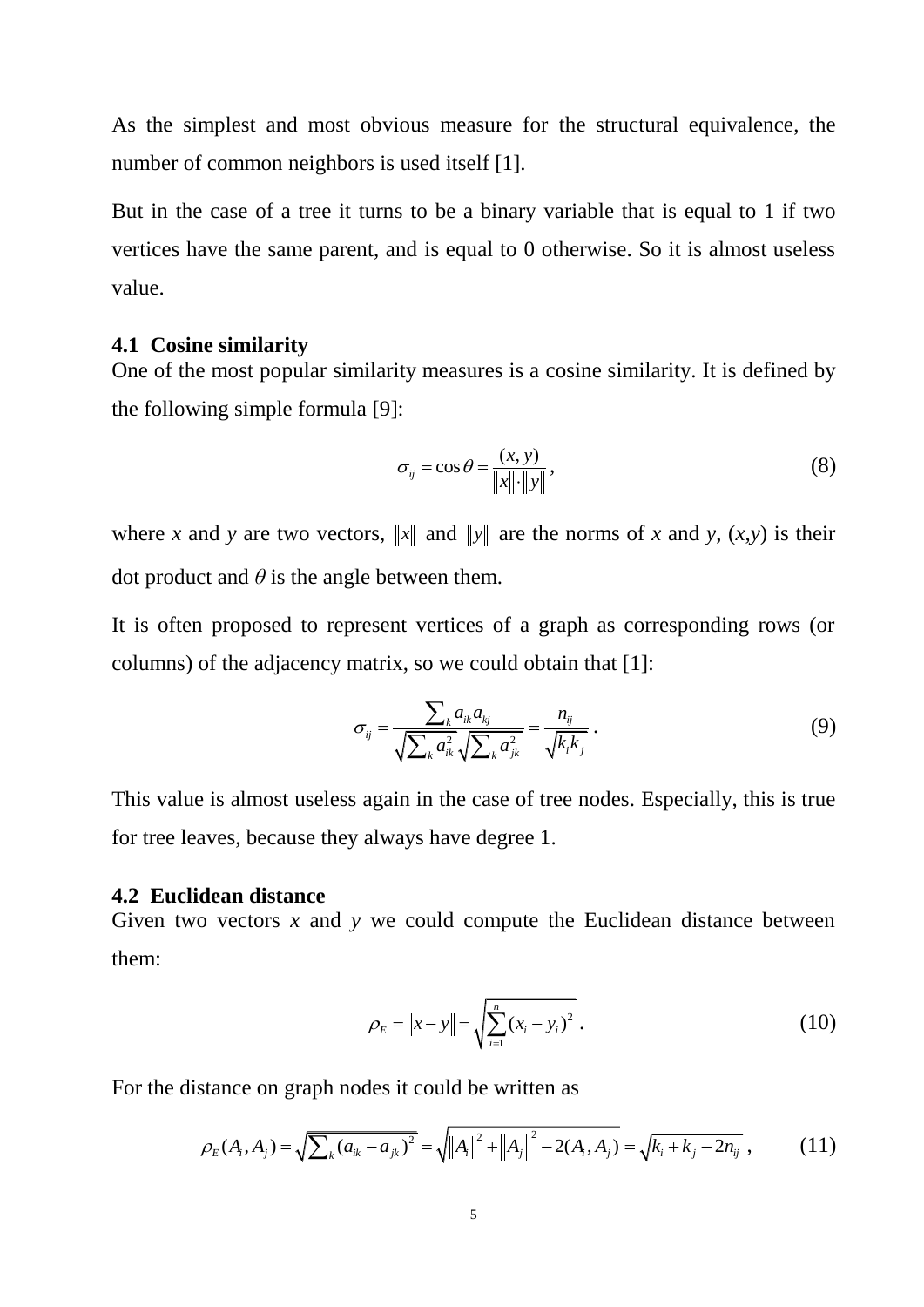This formula gives another degenerated measure on nodes and, especially, leaves of a tree.

#### **4.3 Tanimoto similarity measure**

The next similarity measure that deals with vectors is the Tanimoto coefficient [9]:

$$
S_T = \frac{(x, y)}{\|x\|^2 + \|y\|^2 - (x, y)},
$$
\n(12)

or using the previous representation of graph vertices as rows of adjacency matrix:

$$
S_T(A_i, A_j) = \frac{n_{ij}}{k_i + k_j - n_{ij}}.
$$
\n(13)

It is a different mix of degrees and common neighbor counts that gives trivial results on tree nodes and leaves.

Consider two sets *M* and *N.* Jaccard index [6] is defined on these two sets as

$$
J(M, N) = \frac{|M \cap N|}{|M \cup N|} = \frac{|M \cap N|}{|M| + |N| - |M \cap N|}.
$$
 (14)

Jaccard index measures the similarity between two given sets as the size of their intersection divided by the size of their union.

Let us arrange all members of  $|M \cup N|$  in an ordered list *L* with elements  $l_i$ . Consider binary vectors *x* and *y* with respective components:

$$
x_i = \begin{cases} 1, & \text{if } l_i \in M; \\ 0, & \text{otherwise,} \end{cases} \text{ and } y_i = \begin{cases} 1, & \text{if } l_i \in N; \\ 0, & \text{otherwise.} \end{cases} \tag{15}
$$

Tanimoto coefficient of these vectors is equivalent to the Jaccard index of the given sets [9]:

$$
S_T(x, y) = J(M, N). \tag{16}
$$

### **4.4 Pearson coefficient**

One could use the standard Pearson correlation coefficient as the measure of similarity between two given vertices as: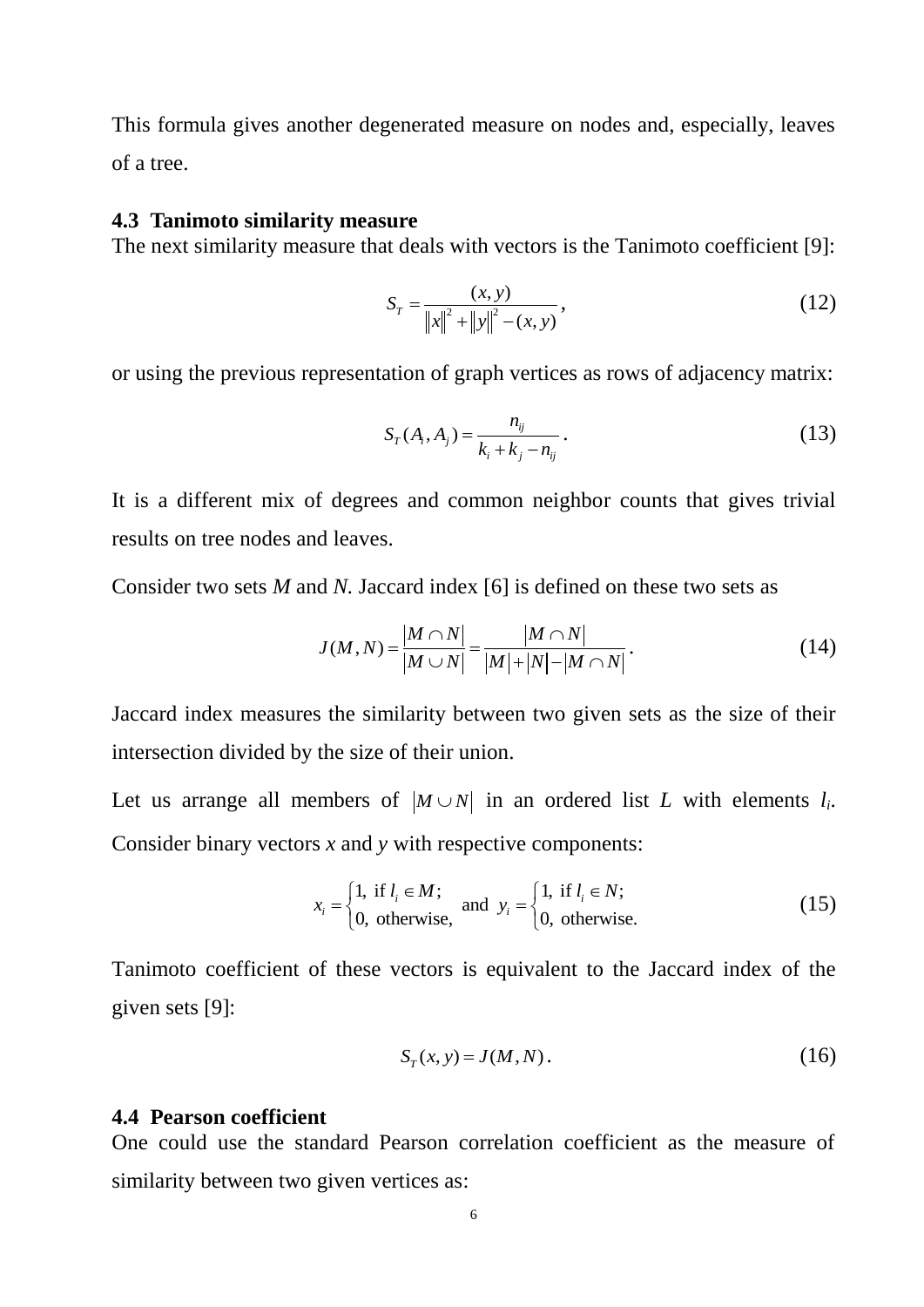$$
r_{ij} = \frac{\text{cov}(A_i, A_j)}{\sigma_i \sigma_j} = \frac{n_{ij} - \frac{k_i k_j}{n}}{\sqrt{k_i - \frac{k_i^2}{n}} \sqrt{k_j - \frac{k_j^2}{n}}} = \frac{n_{ij} n - k_i k_j}{\sqrt{k_i n - k_i^2} \sqrt{k_j n - k_j^2}}.
$$
(17)

And again, for leaves of a tree, we obtain degenerated formula

$$
r_{ij} = \frac{n_{ij}n - 1}{n - 1} = \begin{cases} 1, & \text{if } v_i \text{ and } v_j \text{ have the same parent;} \\ -\frac{1}{n - 1}, & \text{otherwise.} \end{cases}
$$
(18)

### **4.5 Different representation of tree vertices**

Other kinds of measures could be applied to binary vectors. Examples include various weighted metrics, set and string distances, and even logical comparison [9]. But if we remain to use them directly on rows of adjacency matrix of a tree, then the results will be trivial again.

We propose another way to represent tree nodes that is based on using of an ancestor matrix instead of the adjacency matrix. The ancestor matrix **Ã** of a graph is defined as a square matrix where an element  $\tilde{a}_{i,j}$  is set to 1 if the *j*th vertex is an ancestor of the *i*th vertex, and 0 otherwise. The ancestor matrix is less sparse than the adjacency matrix of a tree, so it gives us more effect.

It should be noted that different vertices  $v_i$  and  $v_j$  of a graph can have equal corresponding rows  $A_i$  and  $A_j$  of its adjacency matrix. Particularly, this applies to any pair of leaves, such that they are children of the same parent node in a tree. Thus any of the similarity measures, described in this chapter, would give the highest value on this pair of leaves. Such behavior is undesirable, because we assume that only identical elements should have the highest value of similarity [3]. This could be observed in the case of using of  $\tilde{A}_i$  and  $\tilde{A}_j$  too.

To get rid of this effect we propose to use rows of  $C = I + \tilde{A}$  matrix as binary vectors for measuring of distances and similarity between nodes of a tree.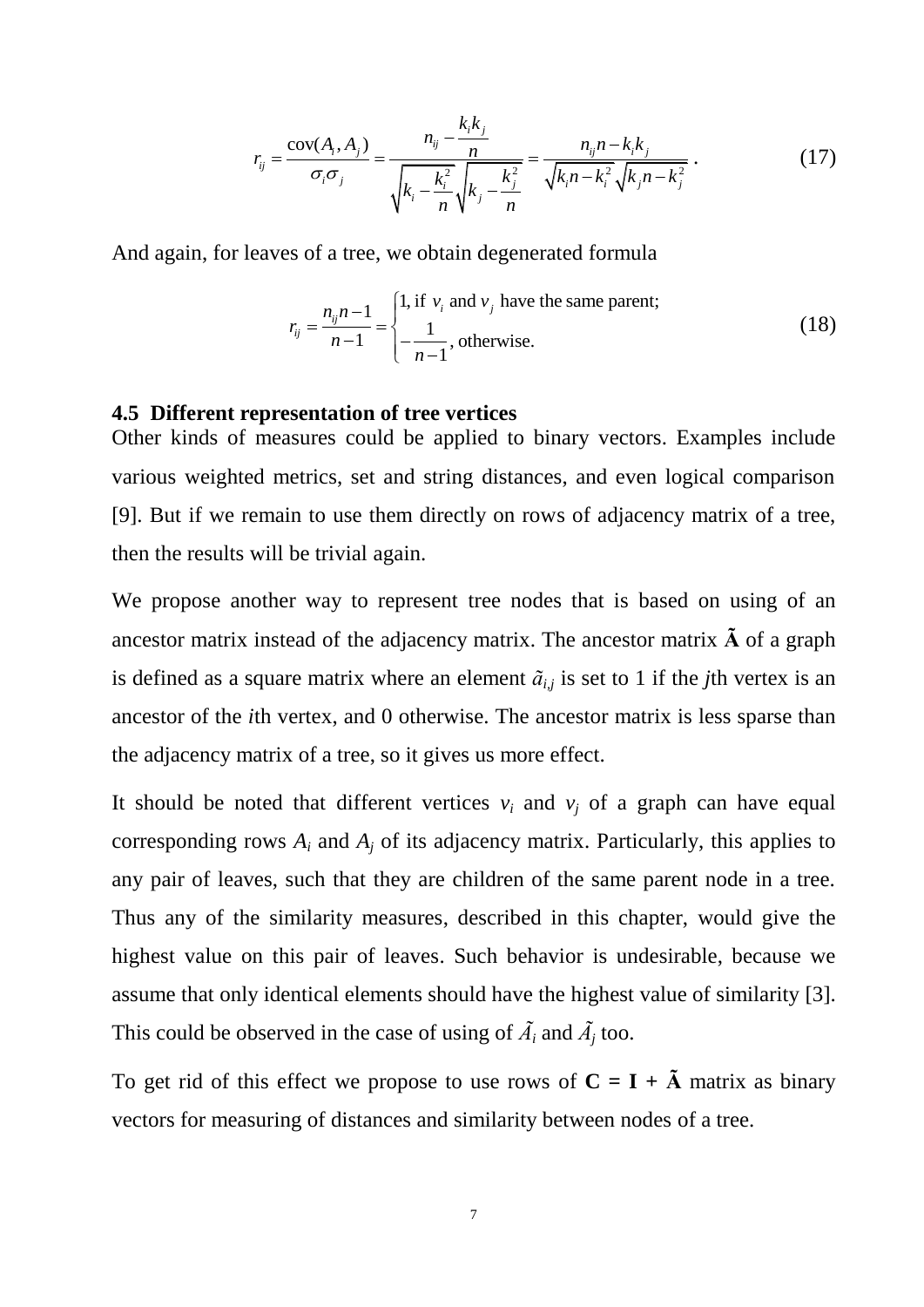Two following results of this approach reveal the relationship between the graph distance on tree nodes and the metric on rows of the extended ancestor matrix **C** of this tree.

**Theorem 1.** Let *T* be a rooted tree with ancestor matrix **Ã**. Then

$$
s_a(v_i, v_j) = S_T(C_i, C_j)
$$
\n(19)

for any two vertices  $v_i$ ,  $v_j$  of *T* and corresponding rows  $C_i$ ,  $C_j$  of  $C = I + \tilde{A}$ .

*Proof:* Consider the sets  $P_i = \{v_i, t_{i_1}, t_{i_2}, ..., lca_{ij}, t_{k_1}, t_{k_2}, ..., t\}$ and  $P_j = \{v_j, t_{j_1}, t_{j_2}, \dots, lca_{ij}, t_{k_1}, t_{k_2}, \dots, t\}$ , where *t* is the root of *T*, *lca*<sub>*ij*</sub> is the lowest common ancestor of  $v_i$  and  $v_j$  in *T*,  $t_{k_p}$  are their other common ancestors;  $t_{i_i}$ ,  $t_{j_m}$  are the other ancestors of given vertices  $v_i$  and  $v_j$ , respectively. In this notation, using equation (16) and definition of the Jaccard index (14) we directly obtain that

$$
S_T(C_i, C_j) = J(P_i, P_j) = \frac{|P_i \cap P_j|}{|P_i| + |P_j| - |P_i \cap P_j|}.
$$
\n(20)

We recall that the length of the shortest path between two vertices is one less than the number of vertices in this path. Then we notice that

$$
(C_i, C_j) = |P_i \cap P_j| = |\{lca_{ij}, t_{k_1}, t_{k_2}, ..., t\}| = 1 + l(lca_{ij}, t),
$$
\n(21)

$$
||C_i||^2 = |P_i| = 1 + l(v_i, t) = 1 + l(v_i, lca_{ij}) + l(lca_{ij}, t),
$$
\n(22)

$$
\|C_j\|^2 = |P_j| = 1 + l(v_j, t) = 1 + l(v_j, lca_{ij}) + l(lca_{ij}, t).
$$
 (23)

Finally, we can write  
\n
$$
S_{T}(C_{i}, C_{j}) = \frac{1 + l(lca_{ij}, t)}{1 + l(v_{i}, lca_{ij}) + l(lca_{ij}, t) + 1 + l(v_{j}, lca_{ij}) + l(lca_{ij}, t) - (1 + l(lca_{ij}, t))}
$$
\n(24)

It turns exactly to the  $s_a(v_i,v_j)$  by some trivial algebra.  $\blacksquare$ 

**Corollary 1.** We can define a proper metric on vertices of *T* as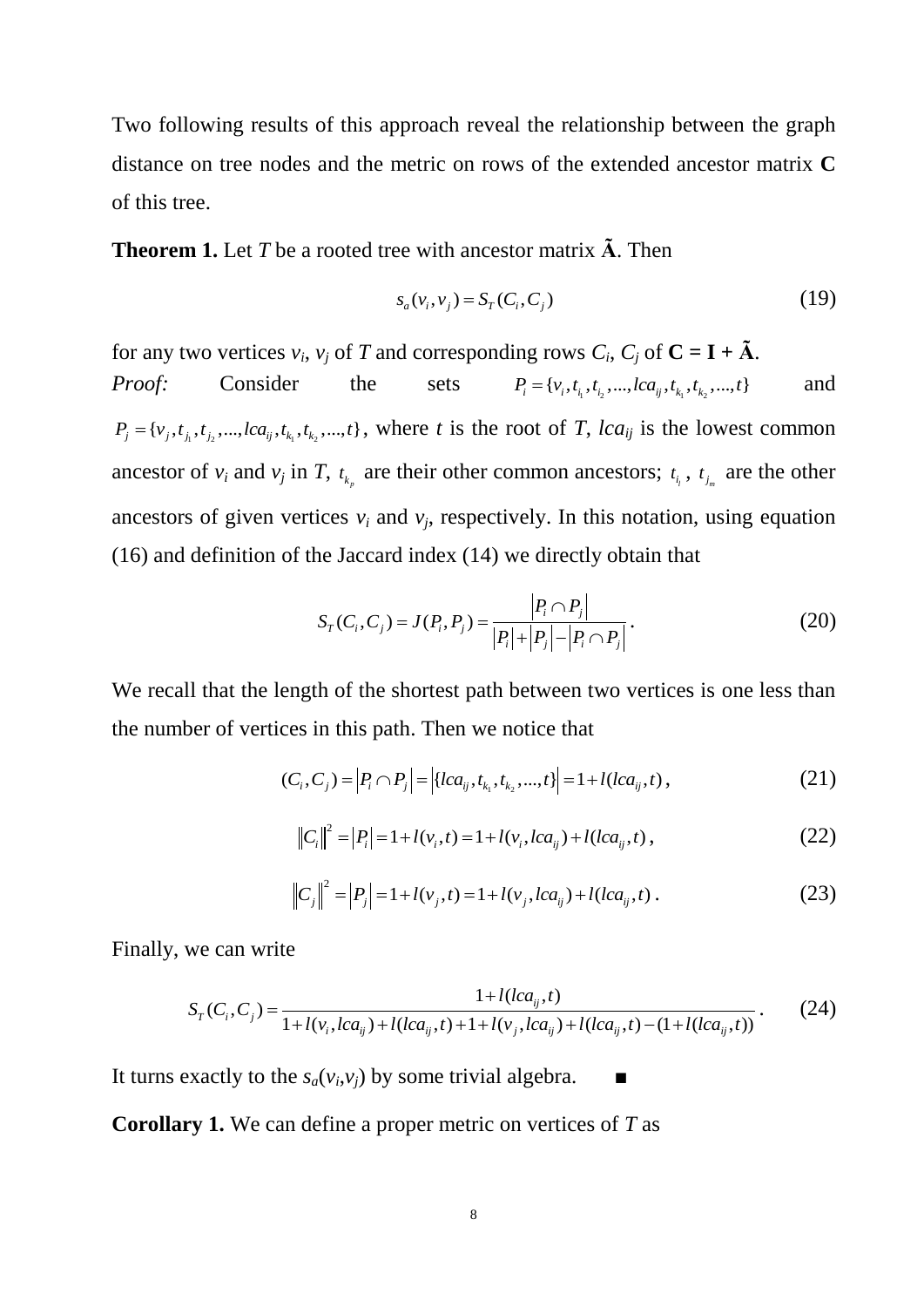$$
\tilde{l}_a(v_i, v_j) = \frac{l(v_i, v_j)}{1 + l(lca_{ij}, t) + l(v_i, v_j)}.
$$
\n(25)

*Proof:* Formula (25) is derived immediately by defining  $\tilde{l}_a(v_i, v_j) = 1 - s_a(v_i, v_j)$  from

*oof:* Formula (25) is derived immediately by defining 
$$
\tilde{l}_a(v_i, v_j) = 1 - s_a(v_i, v_j)
$$
 from  
\n
$$
1 - s_a(v_i, v_j) = 1 - \frac{1 + l(lca_{ij}, t)}{1 + l(lca_{ij}, t) + l(v_i, lca_{ij}) + l(v_j, lca_{ij})} = \frac{l(v_i, lca_{ij}) + l(v_j, lca_{ij})}{1 + l(lca_{ij}, t) + l(v_i, lca_{ij}) + l(v_j, lca_{ij})}.
$$

Theorem 1 shows that  $1 - s_a(v_i, v_j)$  is equal to the Tanimoto distance  $1 - S_T(C_i, C_j)$ , and the Tanimoto distance is known to be a proper metric [9]. ■

**Theorem 2.** Within notation of Theorem 1,

$$
\rho_E(C_i, C_j) = \sqrt{l(v_i, v_j)}.
$$
\n(26)

*Proof:* Using the same approach and formulas (11), (21), (22) and (23) we obtain

Using the same approach and formulas (11), (21), (22) and (23) we obtain  

$$
\rho_E(C_i, C_j) = \sqrt{1 + l(v_i, lca_{ij}) + l(lca_{ij}, t) + 1 + l(v_j, lca_{ij}) + l(lca_{ij}, t) - 2(1 + l(lca_{ij}, t))},
$$
(27)

which is equal to  $\sqrt{l(v_i, lca_{ij}) + l(v_j, lca_{ij})} = \sqrt{l(v_i, v_j)}$ .

For other kinds of metrics and similarity measures, defined on rows of the extended ancestor matrix, path-based expressions could be obtained by using the same technique.

# **5. DISCUSSION**

Similarity measures on tree nodes were discussed primarily in relation with semantic similarity and its applications [2, 3, and 4]. Edge-counting methods were well developed in this area. The closest form to our adjusted path-based similarity measure is that was proposed in [10]. It will be interesting to adopt the technique shared by previous researchers [2, 3, and 4] to compare these measures in terms of correlation with human judgment.

Some of tree comparison methods, e.g. consensus methods, are based on computing of similarity between tree nodes too. Moreover, in the particular work [11] a set similarity measure in the form of Jaccard index is used. The difference is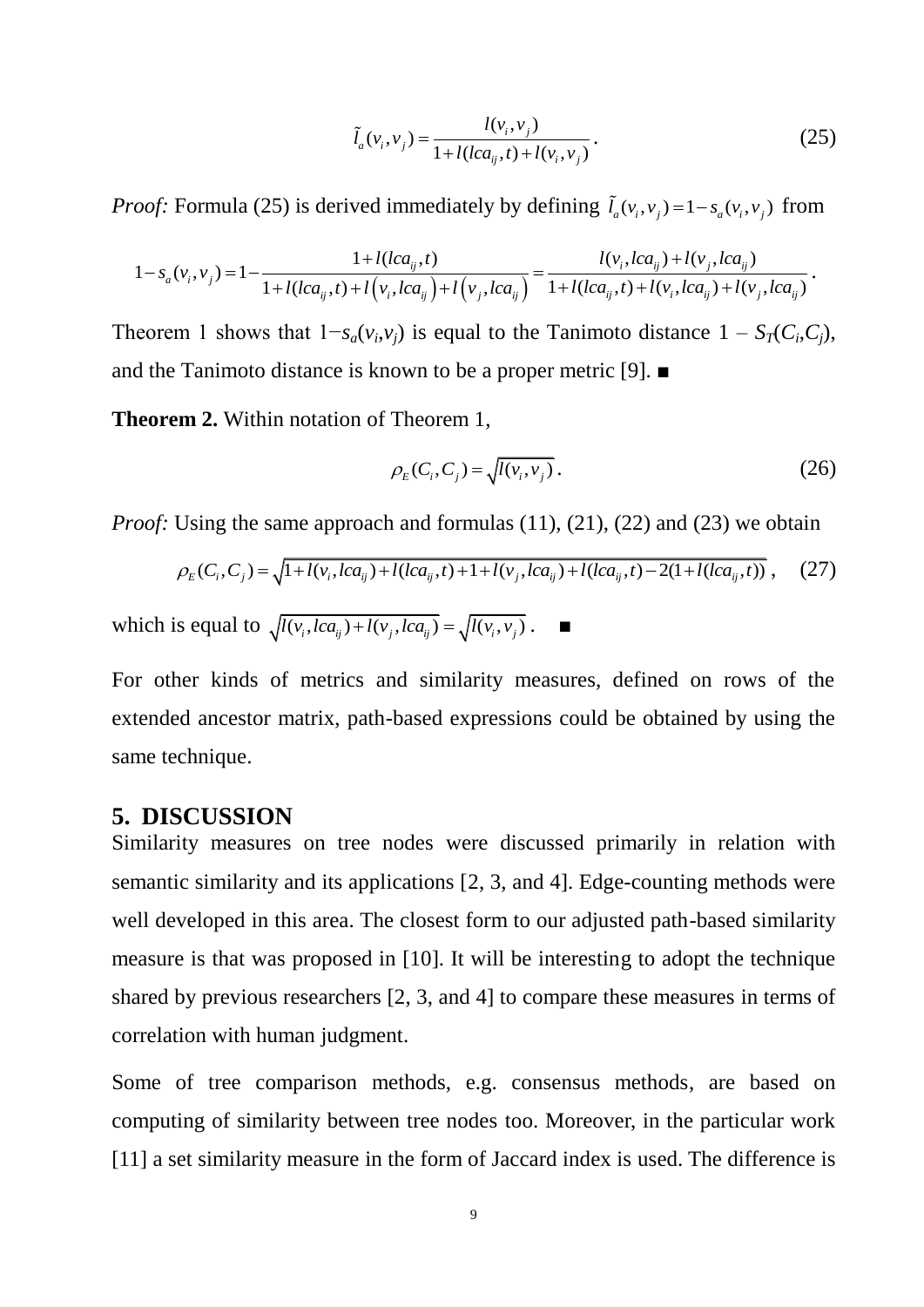that they define it on leaf sets under nodes of leaf-labeled trees, whereas we consider extended ancestor sets for nodes of any rooted tree.

While the theoretical relationship between resistance distance in graph and Euclidean distance in some vector space is well known [8], we believe that particular result, obtained in Theorem 2, was not observed earlier.

Theorem 1 and Theorem 2 give us a way to compute distances on nodes of a tree using standard vector operations.

On the other hand they provide us with simple path-based methods to measure similarity in tree structured data.

We propose to use these measures in many other related areas, for example, content-based image retrieval [12] or case-based reasoning student diagnosis [13].

# **6. CONCLUSION**

This work provides a survey of similarity measures on nodes of a tree. Distancebased and structural equivalence measures are discussed. A new method for representing tree nodes and its use for measuring similarity is described. Theorems 1 and 2 give interesting results about relationship between paths on tree nodes and metrics on rows of extended ancestor matrix of this tree. Future work would be related with further studying of different similarity measures and their comparative analysis.

### **7. REFERENCES**

- [1] Newman, M.E.J. 2010. Networks: An Introduction. Oxford University Press.
- [2] Hliaoutakis, A., Varelas, G., Voutsakis, E., Petrakis, E.G.M., Milios, E. 2006. Information Retrieval by Semantic Similarity. Intern. Journal on Semantic Web and Information Systems (IJSWIS), 3(3), July/Sept. 2006, 55–73.
- [3] Lin, D. 1998. An Information-Theoretic Definition of Similarity. In Proc. of the 15th Int. Conference on Machine Learning, 296-304.
- [4] Jiang, J.J., Conrath, D.W. 1997. Semantic similarity based on corpus statistics and lexical taxonomy. In Proc. of Int. Conference Research on Computational Linguistics (ROCLING X), 1997, Taiwan.
- [5] Segaran, T. 2007. Programming Collective Intelligence. O'Reilly Media.
- [6] Deza, M.M., Deza, E. 2009. Encyclopedia of Distances. Springer.
- [7] Kunegis, J., Schmidt, S., Albayrak, S., Bauckhage, C., Mehlitz M. 2008. Modeling Collaborative Similarity with the Signed Resistance Distance Kernel. In Proc.European Conf. on Artificial Intelligence, 261-265.